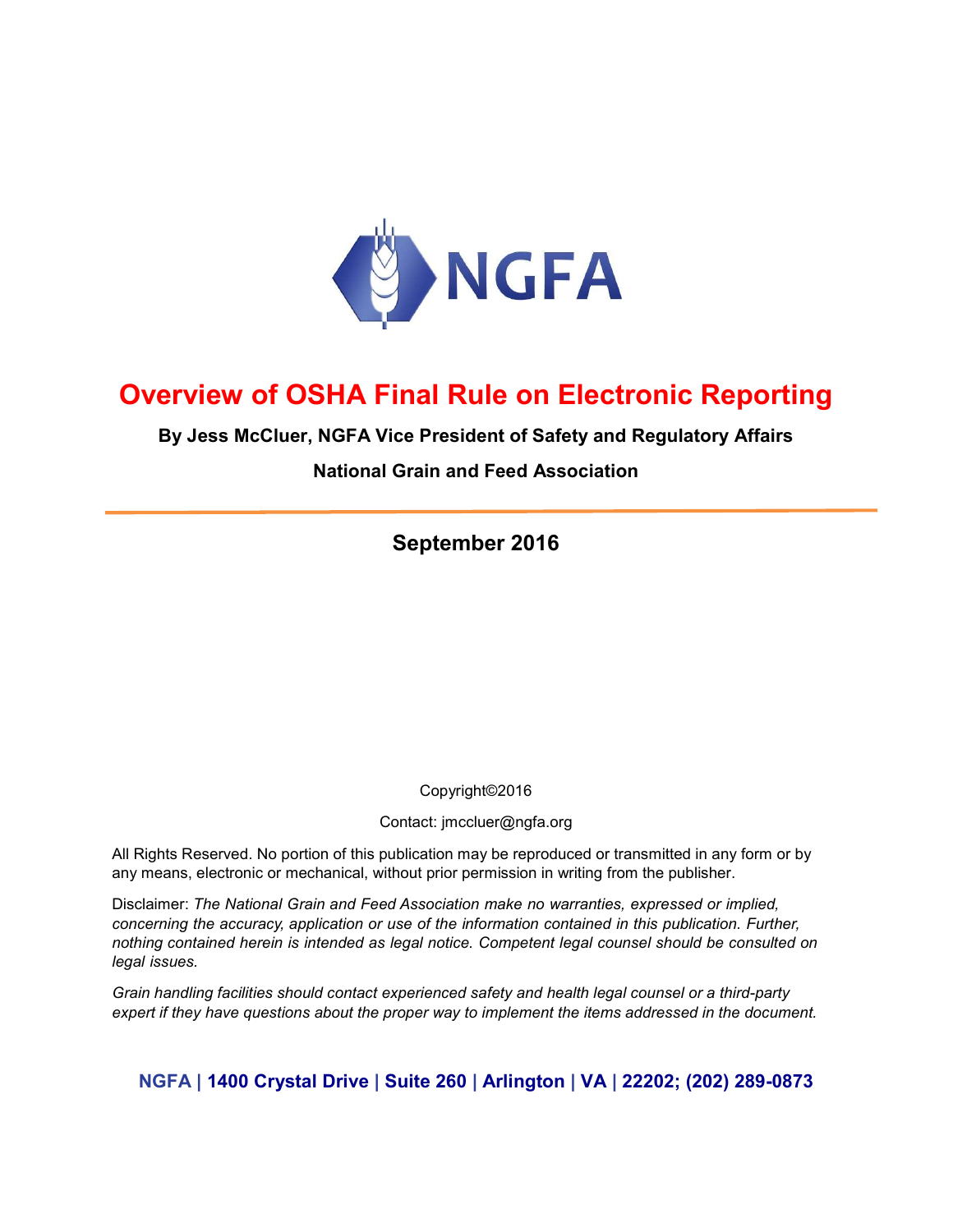

# Overview of OSHA Final Rule on Electronic Reporting

# By Jess McCluer, Vice President of Safety and Regulatory Affairs

On May 12, 2016, the Occupational Safety and Health Administration (OSHA) issued a final rule requiring certain employers to submit data electronically from their work-related injury records to the agency. The final rule also solidifies OSHA's anti-retaliation protections for employees reporting work-related injuries and illnesses.

The final rule generally becomes effective on Jan. 1, 2017. However, compliance with antiretaliation provisions and reporting deadlines will be phased in through 2019.

#### Affected Employers

OSHA's final rule on mandatory electronic reporting of occupational injuries-and-illness data updates OSHA recordkeeping obligations for employers that:

- Have at least 250 employers; or
- Have between 20 and 249 employers and are in what OSHA classifies as a "highrisk" industry (an OSHA classification that includes grain, feed and processing facilities)

OSHA collects the information on injuries and illnesses to identify emerging hazards, characterize specific areas of concern and/or target inspection and outreach initiatives under OSHA's emphasis program.

According to OSHA, the "employer," is an *individual establishment* (*i.e. single physical* location) where business is conducted or where services or industrial operations are performed. Therefore, if your company has a total of 10 individual facilities – including the main corporate office – and only four of the 10 facilities have more than 20 employees, then those four facilities are required to submit the OSHA 300 form electronically. The company itself is **not** required to submit a single 300 form with a compilation of data from the four facilities with more than 20 employees.

The 20-employee threshold does include temporary and seasonal workers. As a result, it could potentially vary on a year-to-year basis whether each of the four facilities would need to submit the 300 form.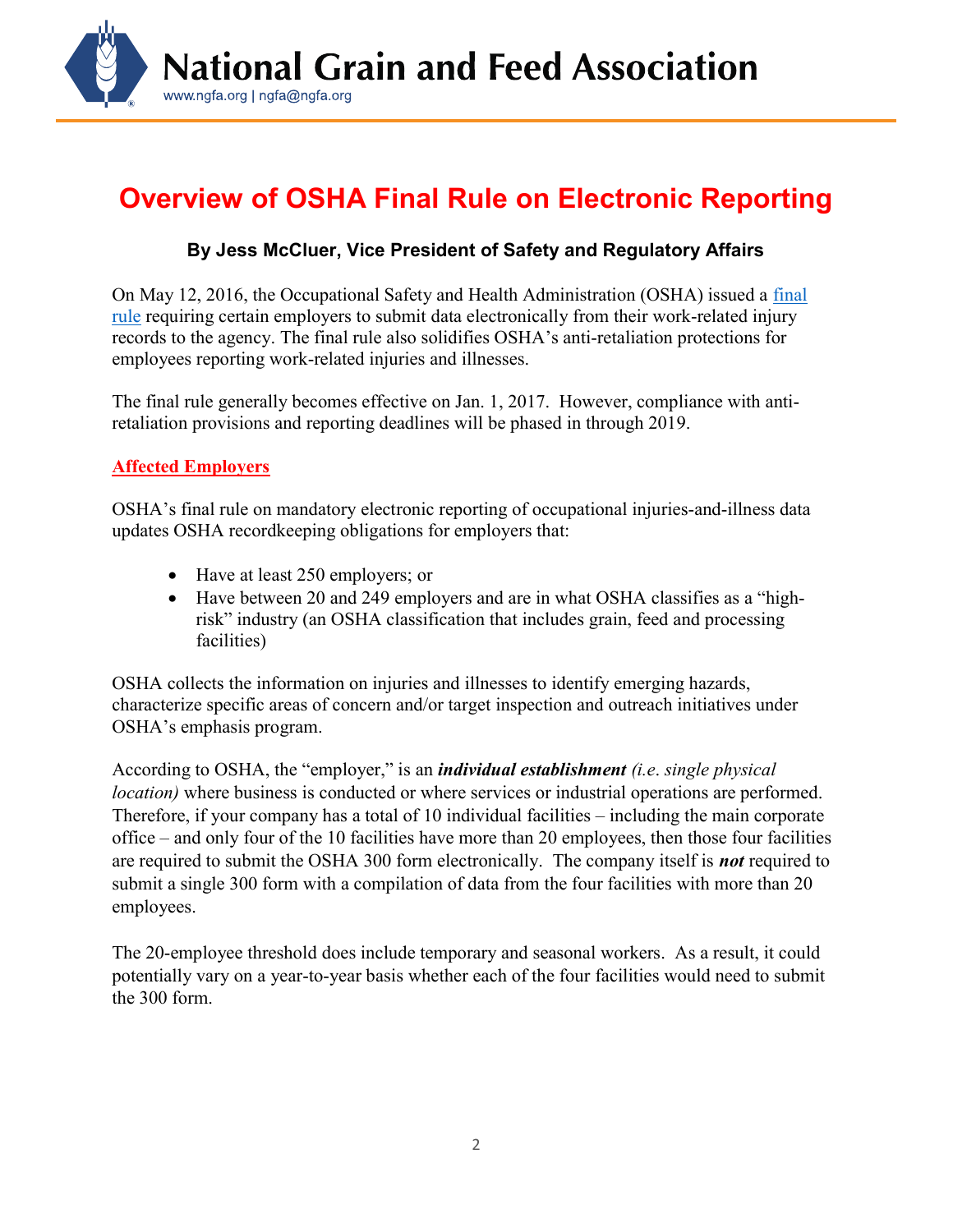

# **Submitting Electronic Data**

The new electronic submission requirements will be phased in. Covered employers will be required to submit electronically beginning next year. Specifically, on July 1, 2017, employers must electronically submit their 300A summaries for covered establishments. On July 1, 2018, employers must electronically submit their 300 Logs, 301 Forms, and 300A summaries for covered establishments. Beginning in 2019, the deadline will change from July 1 of each year to March 2 of each year. The final rule anticipates that states with their own OSHA plans will implement systems that meet these deadlines.

The final rule requires electronic submission of Part 1904 recordkeeping records by employers depending upon their size and industry:

- Employers with 250 or more employees (including part-time, seasonal or temporary workers) in each establishment must electronically submit their 300, 300A and 301 forms to OSHA annually;
- Employers with more than 20 (but less than 250) employees in certain identified industries must electronically submit their 300A form annually; or
- Employers who receive notification from OSHA to electronically submit their 300, 300A and 301 forms to the agency are required to do so.

OSHA then will post the data from employer submissions on a publically accessible Web site. According to the final rule, OSHA says it does not intend to post any information that could be used to identify individual employees.

| <b>Submission</b><br><b>Deadline</b> | <b>Number of Employees</b> |                              |
|--------------------------------------|----------------------------|------------------------------|
|                                      | 250 or more                | <b>Between 20 and</b><br>249 |
| July 1, 2017                         | Form 300A                  | Form 300A                    |
| July 1, 2018                         | Forms 300A, 300,<br>301    | Form 300A                    |
| March 2<br>(2019 and beyond)         | Forms 300A, 300,<br>301    | Form 300A                    |

OSHA will require employers to submit all information from their logs, except information in the columns with employee names, employee addresses, health care professional names, and health care treatment facilities. The final rules do not specify how this information will be submitted electronically. Because of privacy laws, it is suggested that employers should not submit information that identifies a specific employee or an employee's medicalinformation. The electronic disclosure requirements also will apply to employers located in State Plan States.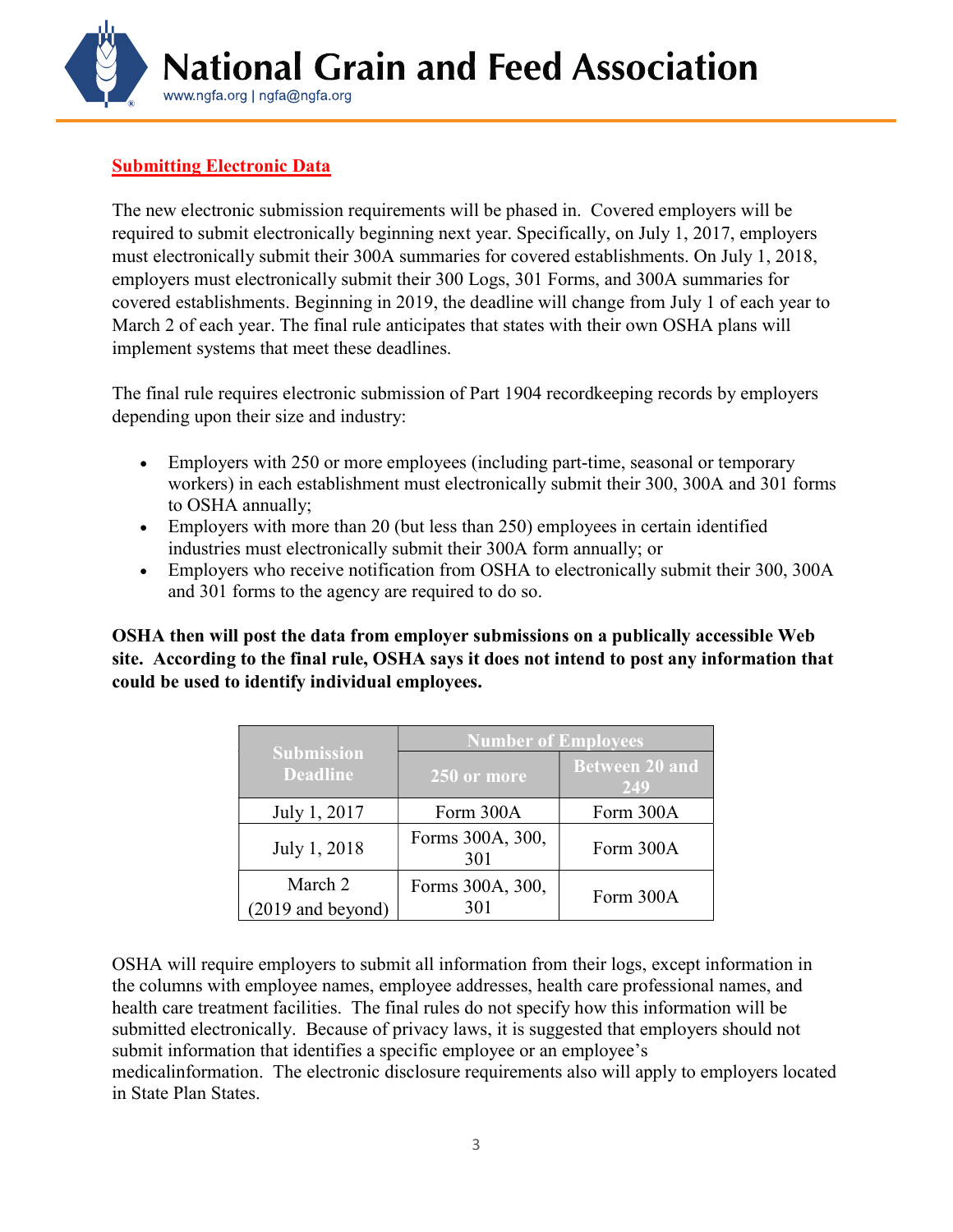

### State Recordkeeping Laws

The new regulations do not preempt state laws. However, states have been charged by OSHA with enacting substantially similar rules within six months of the publication of the final OSHA rule. Some states may choose to allow employers in their state to use the federal OSHA data collection website to meet the new reporting obligations. Other states may provide their own data-collection sites.

#### **Online Posting**

OSHA will post these data on a publicly available website, which will be accessible by competitors, contractors, employees and employee representatives. The specifics of its new data-disclosure portal are not explained in the regulations.

#### Employee Anti-Retaliation Provisions

The final rule contains three new provisions aimed at strengthening OSHA's existing employee anti-retaliation protections, which become effective on Aug. 10, 2016, but for which the agency has delayed enforcement until Nov. 1, 2016 to provide time for outreach to stakeholders.

These provisions include:

- Require employers to inform employees of their right to report work-related injuries and illnesses free from retaliation;
- Clarify that work-related injury-and-illness reporting methods must be reasonable and should not deter or discourage employees from reporting health and safety incidents; and
- Prohibit employers from retaliating against employees for reporting work-related injuries or illnesses

One way for employers to meet this requirement is by posting the OSHA "It's The Law" worker rights poster from April 2015 or later (http://www.osha.gov/Publications/poster.html). Employers also are required to establish a reporting procedure that does not deter or discourage an employee from reporting work-related injuries and illnesses.

#### Important Issues Your Company May Wish to Consider

Given this OSHA final rule, there are some issues your company may wish to consider:

1. "Shaming" Provisions: Publication of injury-and-illness data has the potential to influence investors, consumers, contractors, or prospective employees: Among other things, OSHA's language accompanying the final rule regarding the public nature of the reporting signal its intent to have an impact on companies' investors, consumers, contractors and prospective employees (among others), reasoning these groups are likely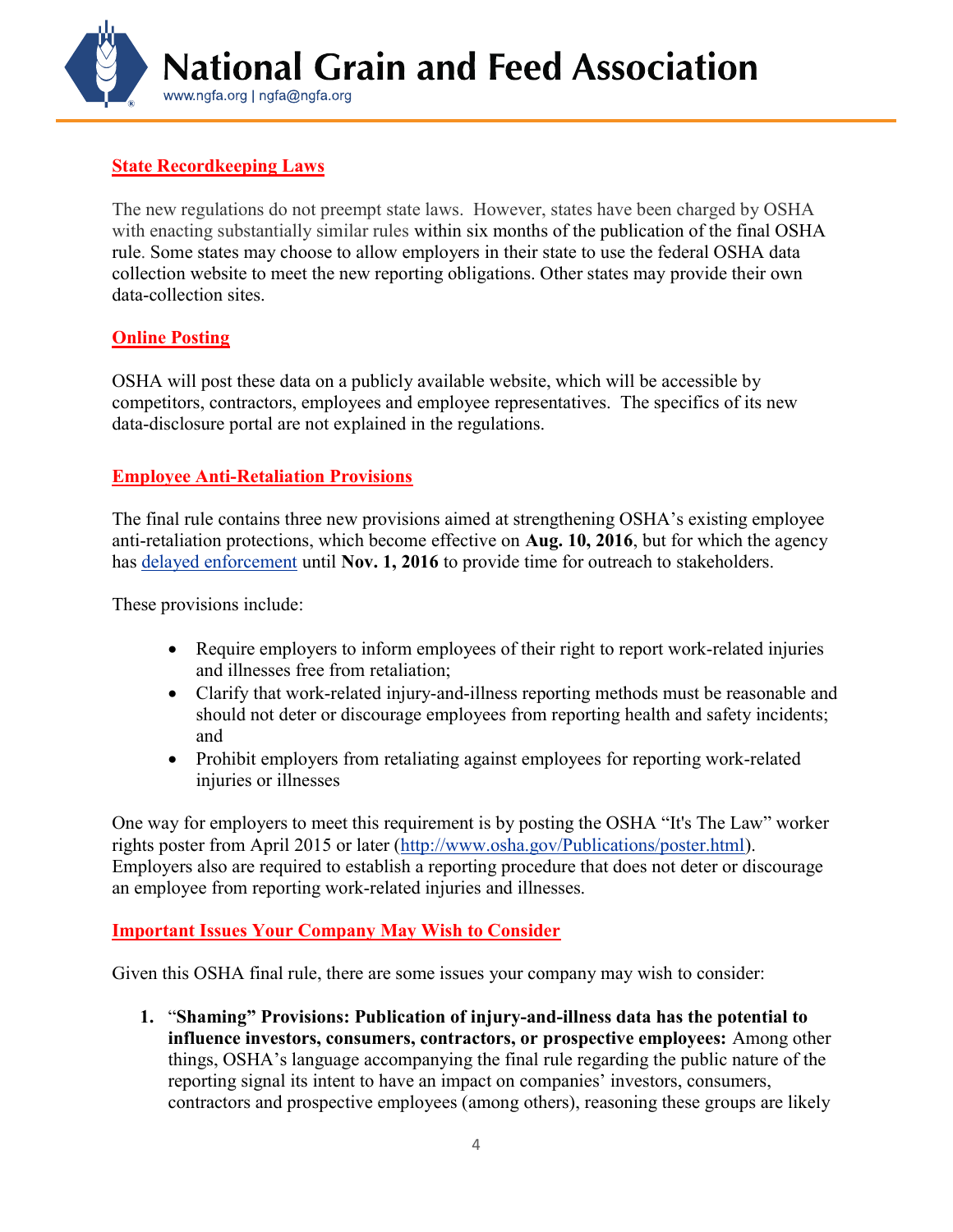

to support companies with strong safety track records. Publication of this information also creates the opportunity for negative impacts to a company's reputation and companies subject to the rule might consider and prepare for any such potential occurrence. Employers might consider reviewing their Injury/Illness Reporting Policies to evaluate how illnesses and injuries are reported (by whom, if there is standard narrative language, etc.) and consider retraining employees who manage OSHA Injury-and-Illness Records.

- 2. Review of Drug Testing Policies Strongly Recommended. Section 1904.35(b)(1)(iv) of the OSHA final rule prohibits an employer from discharging or discriminating against an employee for reporting a work-related injury or illness. OSHA's preamble to the final rule interprets the regulation broadly to prohibit any "adverse action that could well dissuade a reasonable employee from reporting a work-related injury or illness." OSHA applies this prohibition to any "blanket post-injury drug-testing policies (that) deter proper reporting," concluding that drug-testing alone constitutes an "adverse employment action." OSHA instructs employers to "limit post-incident testing to situations in which employee drug use is likely to have contributed to the incident, and for which the drug test can accurately identify impairment caused by drug use." OSHA explains with examples: it "would likely not be reasonable to drug test an employee who reports a bee sting, a repetitive strain injury, or an injury caused by a lack of machine guarding or a machine or tool malfunction. Types of drug testing include:
	- Reasonable Suspicion: This form of testing is used when an employer has a reasonable suspicion or probable cause to believe that an employee is under the influence of drugs in the workplace. This is by far the most discretionary of the drugtesting policies, and therefore is subject to the most scrutiny. Employers and supervisors should have their suspicion corroborated by another supervisor to ensure that the employee is not being arbitrarily targeted for drug testing. In addition, employers need to make sure they are not being discriminatory in their drug testing policies, as a testing policy that singles out a certain group of people may be a violation of the Civil Rights Act.
	- Random Drug Testing: The OSHA regulation does *not* affect an employer's prerogative to perform random drug tests. Employers can continue such policies as they have in the past. Because random drug testing is done on an entirely random basis at unannounced times, it can serve as an effective deterrent to employee drug use. And if all employees are equally subject to random drug tests, there can be no allegation of discrimination.
	- Post-Incident Testing: The new OSHA rule affects most directly employers who want to continue drug testing after a workplace incident has taken place. Under the rule, employers no longer will be able to perform blanket post-incident drug tests. Instead, they only are permitted to test employees if employee drug use likely was a contributing factor to the incident, and a drug test would accurately identify the impairment caused by drug use. Accordingly, employers may need to review and alter their policies, if warranted.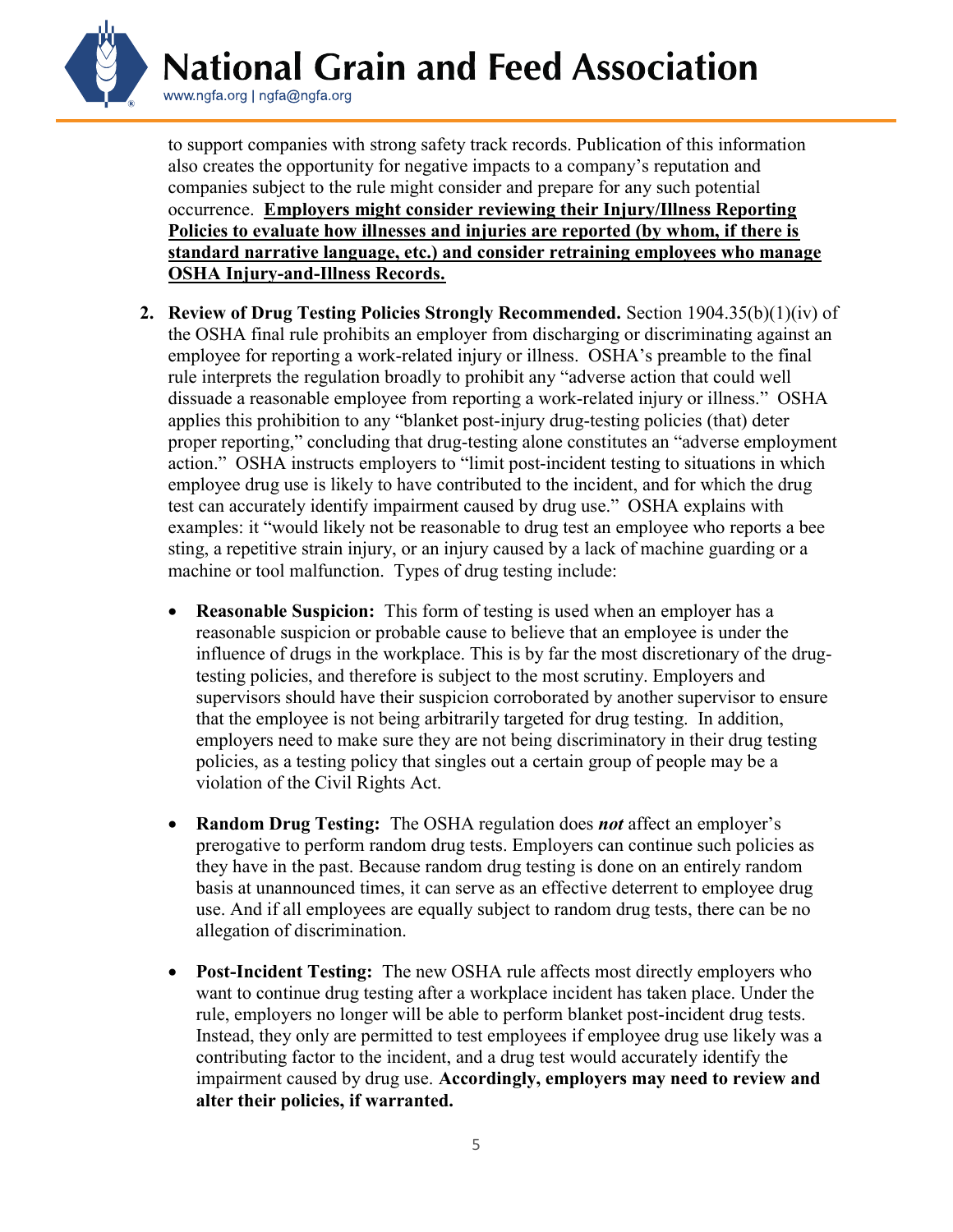**National Grain and Feed Association** 

www.ngfa.org | ngfa@ngfa.org

• Discrimination. It is worth reemphasizing that employers should avoid any appearance of singling-out any specific class of workers for drug testing. There are legitimate safety situations where it makes sense to test groups of workers, such as those who work with heavy machinery or dangerous chemicals, on a regular basis. However, employers should be aware that, if their drug-testing policies disproportionately affect minority groups, they may face allegations of discrimination – regardless of whether the policy appears neutral on its face. Accordingly, it may be advisable to consult an employment law attorney, licensed in your state.

In light of this new regulation, and the changing regulatory practices at the state and local level, including state workers' compensation premium reduction programs, it is recommended that employers review existing policies with competent legal counsel and implement any changes as soon as possible before enforcement of the rule begins in November 2016.

3. Impact on Safety Incentive Programs. In its preamble to the final rule, OSHA similarly warns against employer safety "incentive programs" being used as a form of retaliation. This position is consistent with OSHA's past rulings and guidance on employer incentive programs, but goes further in widening its prohibition on incentive programs even when they are part of a broader compliance program. The new rules explain that "it is a violation of paragraph  $(b)(1)(iv)$  for an employer to take adverse action against an employee for reporting a work-related injury or illness, whether or not such adverse action was part of an incentive program." OSHA's interpretation prohibits all programs in which employees are denied a benefit on the basis of any injury or illness report. An example would be a situation in which an entire shift loses a safety bonus as a result of a single employee being injured.

However, an incentive program *may* make a reward contingent upon, for example, whether employees correctly follow legitimate safety rules, rather than whether they reported any injuries or illnesses. OSHA further encourages incentive programs that promote worker participation in safety-related activities, such as identifying hazards or participating in investigations of injuries, incidents, or ''near misses.'' Accordingly, employers should consider OSHA's new interpretation when reassessing their incentive programs to ensure they are offering a benefit or reward based on the reporting of injuries or illnesses. These types of programs could be adjusted to provide benefits on the basis of compliance with safety rules, or for attending safety trainings or persevering on safety quizzes.

4. New Anti-Retaliation Rules. In the preamble to the anti-retaliation portion of its final rule, OSHA takes the position that its compliance officers can issue citations to employers who discipline workers for reporting injuries and illnesses when employers believe that no legitimate workplace safety rule has been violated. Accordingly, OSHA intends to give its compliance officers, who might have no formal training in employment discrimination law, the authority to issue citations based on perceived retaliation in the workplace.